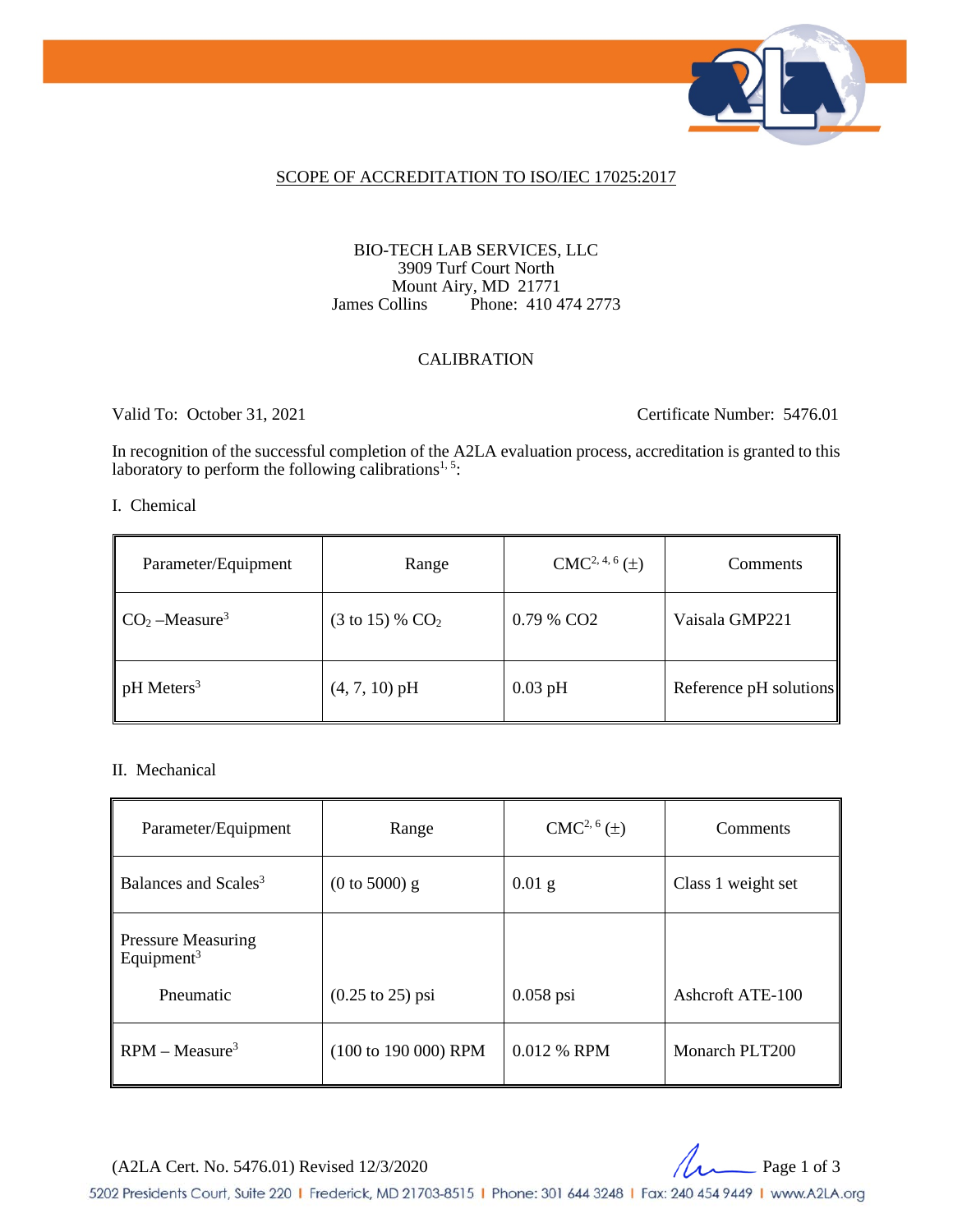#### III. Fluid Quantities

| Parameter/Equipment                                | Range                                                                                                        | $CMC2, 4(\pm)$         | Comments                 |
|----------------------------------------------------|--------------------------------------------------------------------------------------------------------------|------------------------|--------------------------|
| Piston Operated Volumetric<br>Apparatus – Pipettes | $(0.2 \text{ to } 10) \mu L$<br>$(10 \text{ to } 100) \mu L$<br>$(100 \text{ to } 1000) \text{ }\mu\text{L}$ | 8.7%<br>8.4 %<br>9.7 % | Mettler Toledo<br>XP26CP |

#### IV. Thermodynamics

| Parameter/Equipment                            | Range                   | $CMC2, 4, 6(\pm)$ | Comments           |
|------------------------------------------------|-------------------------|-------------------|--------------------|
| Relative Humidity <sup>3</sup> –<br>Measure    | $(20 \text{ to } 80)$ % | 1.3 % RH          | Vaisala M170/HMP76 |
| $\parallel$ Temperature <sup>3</sup> – Measure | $-196$ °C               | $0.72$ °C         | Fluke 1524, RTD    |

#### VI. Time & Frequency

| Parameter/Equipment            | Range       | CMC <sup>2</sup> (±) | Comments          |
|--------------------------------|-------------|----------------------|-------------------|
| Stopwatches $& \text{Times}^3$ | Up to 23 hr | 0.79 s               | Digital stopwatch |

<sup>1</sup> This laboratory offers commercial calibration service and field calibration service.

- <sup>2</sup> Calibration and Measurement Capability Uncertainty (CMC) is the smallest uncertainty of measurement that a laboratory can achieve within its scope of accreditation when performing more or less routine calibrations of nearly ideal measurement standards or nearly ideal measuring equipment. CMCs represent expanded uncertainties expressed at approximately the 95 % level of confidence, usually using a coverage factor of  $k = 2$ . The actual measurement uncertainty of a specific calibration performed by the laboratory may be greater than the CMC due to the behavior of the customer's device and to influences from the circumstances of the specific calibration.
- <sup>3</sup> Field calibration service is available for this calibration and this laboratory meets A2LA *R104 – General Requirements: Accreditation of Field Testing and Field Calibration Laboratories* for these calibrations. Please note the actual measurement uncertainties achievable on a customer's site can normally be expected to be larger than the CMC found on the A2LA Scope. Allowance must be made for aspects such as the environment at the place of calibration and for other possible adverse effects such as those caused by transportation of the calibration equipment. The usual allowance for the actual uncertainty introduced by the item being calibrated, (e.g. resolution) must also be considered and this, on its own, could result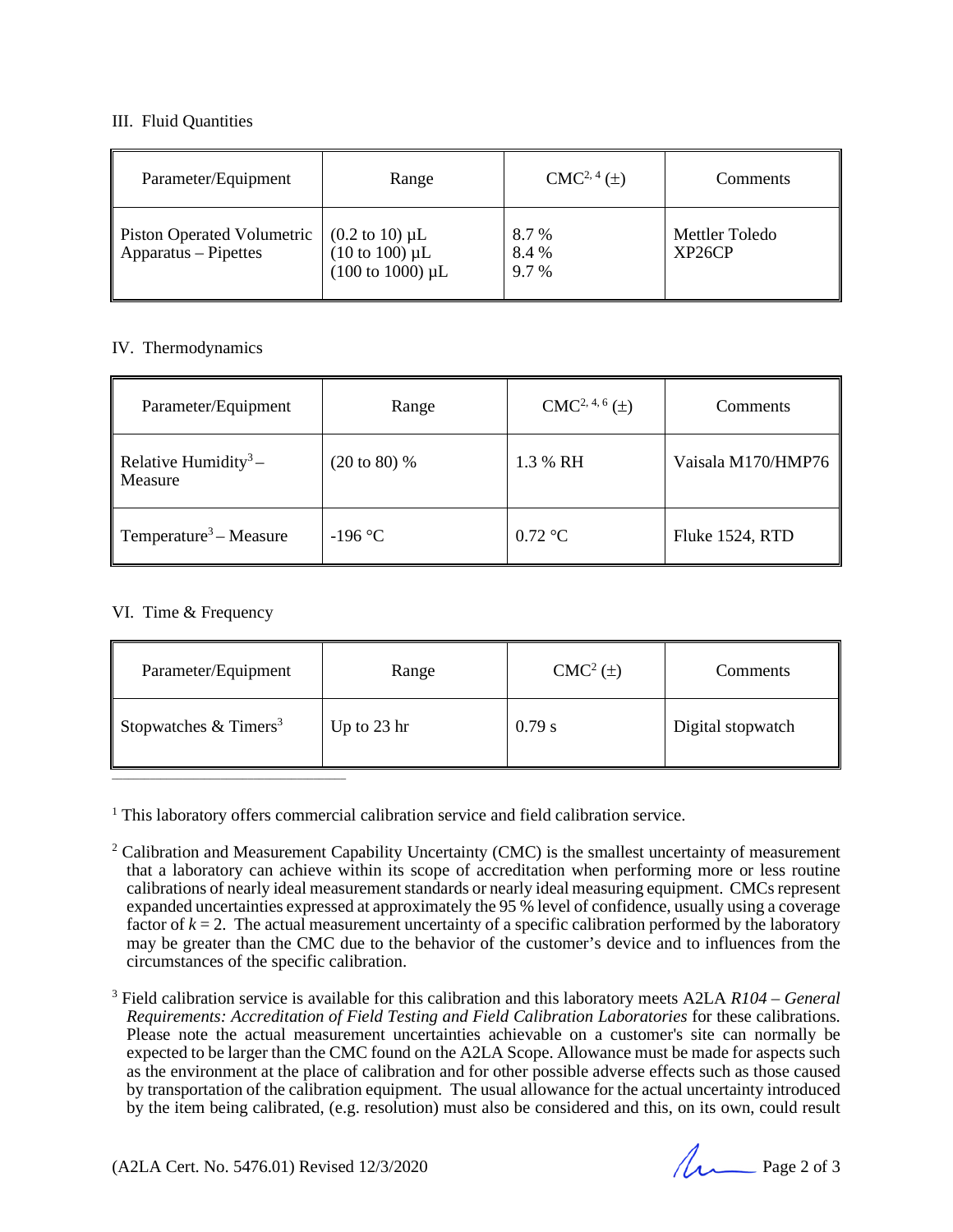in the actual measurement uncertainty achievable on a customer's site being larger than the CMC.

<sup>4</sup> In the statement of CMC, the value is defined as the percentage of reading, unless otherwise noted.

<sup>5</sup> This scope meets A2LA's *P112 Flexible Scope Policy.*

<sup>6</sup> The type of instrument or material being calibrated is defined by the parameter. This indicates the laboratory is capable of calibrating instruments that measure or generate the values in the ranges indicated for the listed measurement parameter.

(A2LA Cert. No. 5476.01) Revised 12/3/2020 Page 3 of 3